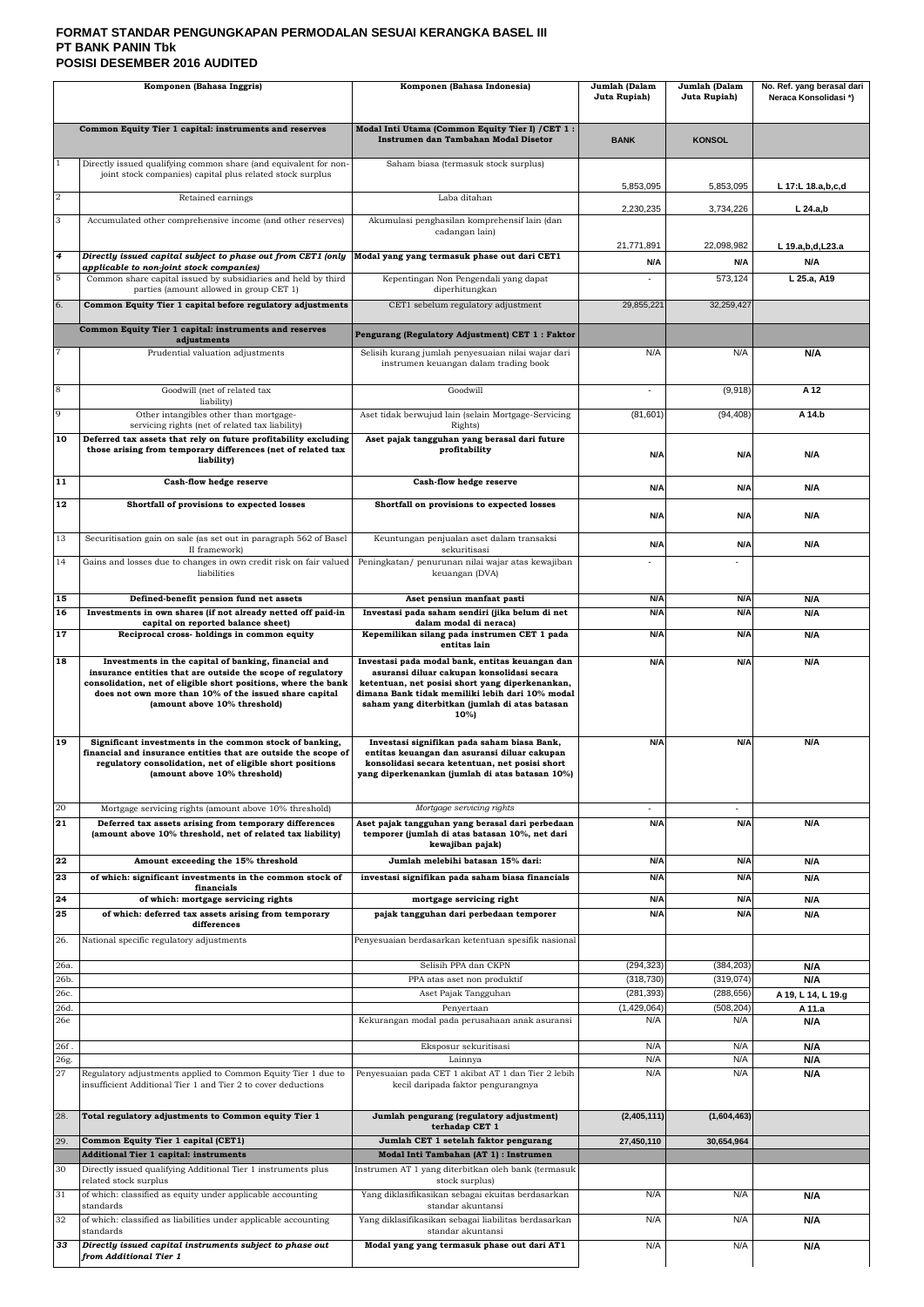## **FORMAT STANDAR PENGUNGKAPAN PERMODALAN SESUAI KERANGKA BASEL III PT BANK PANIN Tbk POSISI DESEMBER 2016 AUDITED**

| Komponen (Bahasa Inggris) |                                                                                                                                                                                                                                                                                                          | Komponen (Bahasa Indonesia)                                                                                                                                                                                                                                                     | Jumlah (Dalam<br>Juta Rupiah) | Jumlah (Dalam<br>Juta Rupiah) | No. Ref. yang berasal dari<br>Neraca Konsolidasi*) |
|---------------------------|----------------------------------------------------------------------------------------------------------------------------------------------------------------------------------------------------------------------------------------------------------------------------------------------------------|---------------------------------------------------------------------------------------------------------------------------------------------------------------------------------------------------------------------------------------------------------------------------------|-------------------------------|-------------------------------|----------------------------------------------------|
|                           | Common Equity Tier 1 capital: instruments and reserves                                                                                                                                                                                                                                                   | Modal Inti Utama (Common Equity Tier I) / CET 1:<br>Instrumen dan Tambahan Modal Disetor                                                                                                                                                                                        | <b>BANK</b>                   | <b>KONSOL</b>                 |                                                    |
| 34                        | Additional Tier 1 instruments (and CET 1 instruments not<br>included in row 5) issued by subsidiaries and held by third<br>parties (amount allowed in group AT1)                                                                                                                                         | Instrumen AT1 yang diterbitkan oleh entitas anak<br>yang diakui dalam perhitungan KPMM secara<br>konsolidasi                                                                                                                                                                    | N/A                           | N/A                           | N/A                                                |
| 35                        | of which: instruments issued by subsidiaries subject to<br>phase out                                                                                                                                                                                                                                     | Instrumen yang diterbitkan entitas anak yang<br>termasuk phase out                                                                                                                                                                                                              | N/A                           | N/A                           | N/A                                                |
| 36                        | Additional Tier 1 capital before regulatory adjustments                                                                                                                                                                                                                                                  | Jumlah AT 1 sebelum regulatory adjustment                                                                                                                                                                                                                                       |                               |                               |                                                    |
|                           | Additional Tier 1 capital: regulatory adjustments                                                                                                                                                                                                                                                        | Modal Inti Tambahan: Faktor Pengurang                                                                                                                                                                                                                                           |                               |                               |                                                    |
| 37                        | Investments in own Additional Tier 1                                                                                                                                                                                                                                                                     | (Regulatory Adjustment)<br>Investasi pada instrumen AT1 sendiri                                                                                                                                                                                                                 | N/A                           | N/A                           | N/A                                                |
| 38                        | instruments<br>Reciprocal cross- holdings in Additional Tier 1 instruments                                                                                                                                                                                                                               | Kepemilikan silang pada instrumen AT 1 pada                                                                                                                                                                                                                                     | N/A                           | N/A                           | N/A                                                |
|                           |                                                                                                                                                                                                                                                                                                          | entitas lain                                                                                                                                                                                                                                                                    |                               |                               |                                                    |
| 39                        | Investments in the capital of Banking, financial and<br>insurance entities that are outside the scope of regulatory<br>consolidation, net of eligible short positions, where the bank<br>does not own more than 10% of the issued common share<br>capital of the entity (amount above 10% threshold)     | Investasi pada modal bank, entitas keuangan dan<br>asuransi diluar cakupan konsolidasi secara<br>ketentuan, net posisi short yang diperkenankan,<br>dimana Bank tidak memiliki lebih dari 10% modal<br>saham yang diterbitkan (jumlah di atas batasan<br>10%)                   | N/A                           | N/A                           | N/A                                                |
| 40                        | Significant investments in the capital of banking, financial<br>and insurance entities that are outside the scope of<br>regulatory consolidation (net of eligible short positions)                                                                                                                       | Investasi signifikan pada modal Bank, entitas<br>keuangan dan asuransi di luar cakupan konsolidasi<br>secara ketentuan (net posisi short yang<br>diperkenankan)                                                                                                                 | N/A                           | N/A                           | N/A                                                |
| 41                        | National specific regulatory adjustments                                                                                                                                                                                                                                                                 | Penyesuaian berdasarkan ketentuan spesifik nasional                                                                                                                                                                                                                             |                               |                               |                                                    |
| 41 a.                     |                                                                                                                                                                                                                                                                                                          | Penempatan dana pada instrumen AT 1 pada Bank<br>lain                                                                                                                                                                                                                           | N/A                           | N/A                           | N/A                                                |
| 42                        | Regulatory adjustments applied to Additional Tier 1 due to                                                                                                                                                                                                                                               | Penyesuaian pada AT 1 akibat Tier 2 lebih kecil                                                                                                                                                                                                                                 | N/A                           | N/A                           | N/A                                                |
| 43.                       | insufficient Tier 2 to cover deductions<br>Total regulatory adjustments to Additional Tier 1 capital                                                                                                                                                                                                     | daripada faktor pengurangnya<br>Jumlah faktor pengurang (regulatory adjustment)                                                                                                                                                                                                 |                               |                               |                                                    |
|                           |                                                                                                                                                                                                                                                                                                          | terhadap AT1                                                                                                                                                                                                                                                                    |                               |                               |                                                    |
| 44.<br>45.                | Additional Tier 1 capital (AT1)<br>Tier 1 capital (T1 = CET1 + AT1)                                                                                                                                                                                                                                      | Jumlah AT 1 setelah faktor pengurang<br>Jumlah Modal Inti (Tier 1)                                                                                                                                                                                                              | 27,450,110                    | 30,654,964                    |                                                    |
|                           | Tier 2 capital: instruments and provisions                                                                                                                                                                                                                                                               | $(CET1 + AT1)$<br>Modal Pelengkap (Tier 2) : Instumen dan cadangan                                                                                                                                                                                                              |                               |                               |                                                    |
| 46                        | Directly issued qualifying Tier 2 instruments plus related stock<br>surplus                                                                                                                                                                                                                              | Instrumen T2 yang diterbitkan oleh bank (plus related<br>stock surplus)                                                                                                                                                                                                         | 1,751,000                     | 1,751,000                     | $L$ 11.b                                           |
| 47                        | Directly issued capital instruments subject to phase out<br>from Tier 2                                                                                                                                                                                                                                  | Modal yang yang termasuk phase out dari Tier 2                                                                                                                                                                                                                                  | N/A                           | N/A                           | N/A                                                |
| 48                        | Tier 2 instruments (and CET1 and AT1 instruments not included<br>in rows 5 or 34) issued by subsidiaries and held by third parties<br>(amount allowed in group Tier 2)                                                                                                                                   | Instrumen Tier2 yang diterbitkan oleh entitas anak<br>yang diakui dalam perhitungan KPMM secara<br>konsolidasi                                                                                                                                                                  |                               |                               |                                                    |
| 49                        | of which: instruments issued by subsidiaries subject to<br>phase out                                                                                                                                                                                                                                     | Modal yang diterbitkan entitas anak yang<br>termasuk phase out                                                                                                                                                                                                                  | N/A                           | N/A                           | N/A                                                |
| 50                        | Provisions                                                                                                                                                                                                                                                                                               | cadangan umum PPA atas aset produktif yang wajib<br>dihitung dengan jumlah paling tinggi sebesar 1,25%<br>dari ATMR untuk Risiko Kredit                                                                                                                                         | 1,360,193                     | 1,485,843                     | N/A                                                |
| 51.                       | Tier 2 capital before regulatory adjustments                                                                                                                                                                                                                                                             | Jumlah Modal Pelengkap (Tier 2) sebelum faktor                                                                                                                                                                                                                                  | 3,111,193                     | 3,236,843                     |                                                    |
|                           | Tier 2 capital: regulatory adjustments                                                                                                                                                                                                                                                                   | pengurang<br>Modal Pelengkap (Tier 2) : Faktor Pengurang                                                                                                                                                                                                                        |                               |                               |                                                    |
|                           |                                                                                                                                                                                                                                                                                                          | (Regulatory Adjustment)                                                                                                                                                                                                                                                         |                               |                               |                                                    |
| 52<br>53                  | Investments in own Tier 2 instruments<br>Reciprocal cross- holdings in Tier 2 instruments                                                                                                                                                                                                                | Investasi pada instrumen Tier 2 sendiri<br>Kepemilikan silang pada instrumen Tier 2 pada                                                                                                                                                                                        | N/A<br>N/A                    | N/A<br>N/A                    | N/A<br>N/A                                         |
| 54                        | Investments in the capital of banking, financial and<br>insurance entities that are outside the scope of regulatory<br>consolidation, net of eligible short positions, where the bank<br>does not own more than 10% of the issued common share<br>capital of the entity (amount above the 10% threshold) | entitas lain<br>Investasi pada modal bank, entitas keuangan dan<br>asuransi diluar cakupan konsolidasi secara<br>ketentuan, net posisi short yang diperkenankan,<br>dimana Bank tidak memiliki lebih dari 10% modal<br>saham yang diterbitkan (jumlah di atas batasan<br>$10\%$ | N/A                           | N/A                           | N/A                                                |
| 55                        | Significant investments in the capital banking, financial and<br>insurance entities that are outside the scope of regulatory<br>consolidation (net of eligible short positions)                                                                                                                          | Investasi signifikan pada modal Bank, entitas<br>keuangan dan asuransi di luar cakupan konsolidasi<br>secara ketentuan (net posisi short yang<br>diperkenankan)                                                                                                                 | N/A                           | N/A                           | N/A                                                |
| 56                        | National specific regulatory adjustments                                                                                                                                                                                                                                                                 | Penyesuaian berdasarkan ketentuan spesifik nasional                                                                                                                                                                                                                             |                               |                               |                                                    |
| 56 a                      |                                                                                                                                                                                                                                                                                                          | Sinking fund                                                                                                                                                                                                                                                                    |                               |                               |                                                    |
| 56 b.                     |                                                                                                                                                                                                                                                                                                          | Penempatan dana pada instrumen Tier 2 pada Bank<br>lain                                                                                                                                                                                                                         |                               | (10, 396)                     | A.5.a.1, b.1, c.1                                  |
| 57.                       | Total regulatory adjustments to Tier 2 capital                                                                                                                                                                                                                                                           | Jumlah faktor pengurang (regulatory adjustment)<br><b>Modal Pelengkap</b>                                                                                                                                                                                                       |                               | (10, 396)                     |                                                    |
| 58.                       | Tier 2 capital (T2)                                                                                                                                                                                                                                                                                      | Jumlah Modal Pelengkap (T2) setelah<br>regulatory adjustment                                                                                                                                                                                                                    | 3,111,193                     | 3,226,447                     |                                                    |
| 59.                       | Total capital $(TC = T1 + T2)$                                                                                                                                                                                                                                                                           | Total Modal (Modal Inti + Modal Pelengkap)                                                                                                                                                                                                                                      | 30,561,303                    | 33,881,411                    |                                                    |
| 60.                       | Total risk weighted assets                                                                                                                                                                                                                                                                               | <b>Total Aset Tertimbang Menurut Risiko (ATMR)</b>                                                                                                                                                                                                                              | 150,370,961                   | 165,358,012                   |                                                    |
|                           | <b>Capital ratios and buffers</b>                                                                                                                                                                                                                                                                        | Rasio Kecukupan Pemenuhan<br>Modal Minimum (KPMM) dan Tambahan Modal                                                                                                                                                                                                            |                               |                               |                                                    |
| 61.                       | Common Equity Tier 1 (as a percentage of risk weighted assets)                                                                                                                                                                                                                                           | (Capital Buffer)<br>Rasio Modal Inti Utama (CET1) - prosentase terhadap                                                                                                                                                                                                         | 18.25%                        | 18.54%                        |                                                    |
|                           |                                                                                                                                                                                                                                                                                                          | <b>ATMR</b>                                                                                                                                                                                                                                                                     |                               |                               |                                                    |
| 62.                       | Tier 1 (as a percentage of risk weighted assets)                                                                                                                                                                                                                                                         | Rasio Modal Inti (Tier 1) - prosentase terhadap ATMR                                                                                                                                                                                                                            | 18.25%                        | 18.54%                        |                                                    |
| 63.                       | Total capital (as a percentage of risk weighted assets)                                                                                                                                                                                                                                                  | Rasio Total Modal - prosentase terhadap ATMR                                                                                                                                                                                                                                    | 20.32%                        | 20.49%                        |                                                    |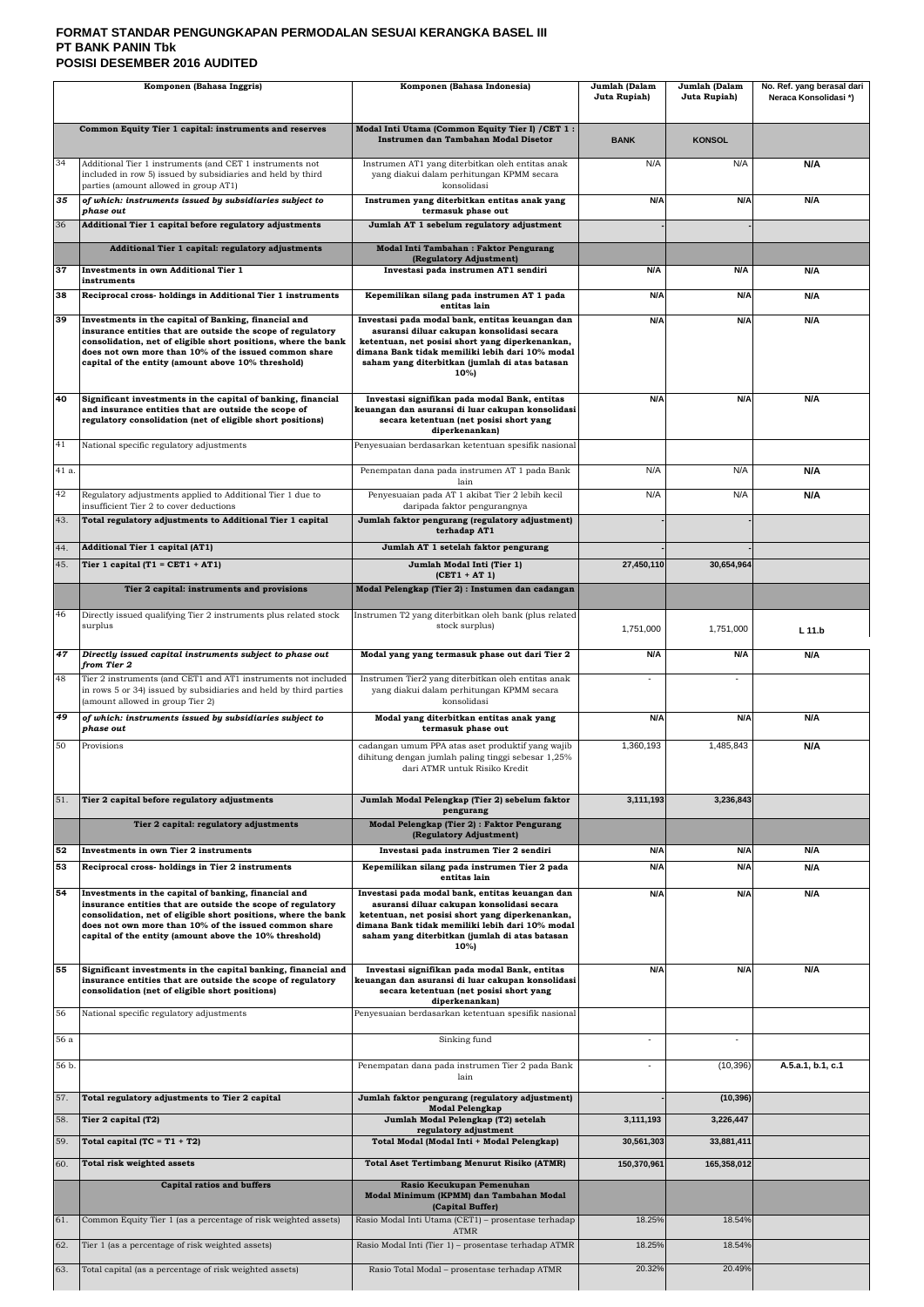## **FORMAT STANDAR PENGUNGKAPAN PERMODALAN SESUAI KERANGKA BASEL III PT BANK PANIN Tbk POSISI DESEMBER 2016 AUDITED**

| Komponen (Bahasa Inggris)                                                                      |                                                                                                                                                                                                                                        | Komponen (Bahasa Indonesia)                                                                                                  | Jumlah (Dalam<br>Juta Rupiah) | Jumlah (Dalam<br>Juta Rupiah) | No. Ref. yang berasal dari<br>Neraca Konsolidasi*) |
|------------------------------------------------------------------------------------------------|----------------------------------------------------------------------------------------------------------------------------------------------------------------------------------------------------------------------------------------|------------------------------------------------------------------------------------------------------------------------------|-------------------------------|-------------------------------|----------------------------------------------------|
|                                                                                                |                                                                                                                                                                                                                                        |                                                                                                                              |                               |                               |                                                    |
|                                                                                                | Common Equity Tier 1 capital: instruments and reserves                                                                                                                                                                                 | Modal Inti Utama (Common Equity Tier I) / CET 1:<br>Instrumen dan Tambahan Modal Disetor                                     | <b>BANK</b>                   | <b>KONSOL</b>                 |                                                    |
| 64.                                                                                            | Institution specific buffer requirement (minimum CET1<br>requirement plus capital conservation buffer plus countercyclical<br>buffer requirements plus G-SIB buffer requirement, expressed as<br>a percentage of risk weighted assets) | Tambahan modal (buffer) - prosentase terhadap<br><b>AMTR</b>                                                                 |                               |                               |                                                    |
| 65                                                                                             | of which: capital conservation<br>buffer requirement                                                                                                                                                                                   | Capital Conservation Buffer                                                                                                  | 0.625%                        | 0.625%                        |                                                    |
| 66                                                                                             | of which: bank specific countercyclical buffer requirement                                                                                                                                                                             | Countercyclical Buffer                                                                                                       | 0.00%                         | 0.00%                         |                                                    |
| 67                                                                                             | of which: G-SIB buffer requirement                                                                                                                                                                                                     | Capital Surcharge untuk D-SIB                                                                                                | 0.25%                         | 0.25%                         |                                                    |
| 68.                                                                                            | Common Equity Tier 1 available to meet buffers (as a percentage<br>of risk weighted assets)                                                                                                                                            | Modal Inti Utama (CET 1) yang tersedia untuk<br>memenuhi Tambahan Modal (Buffer) - prosentase<br>terhadap ATMR               | 10.98%                        | 11.13%                        |                                                    |
|                                                                                                | <b>National minimal</b><br>(if different from<br>Basel 3)                                                                                                                                                                              | National minimal<br>(if different from<br>Basel 3)                                                                           |                               |                               |                                                    |
| 69                                                                                             | National Common Equity Tier 1 minimum ratio (if different<br>from Basel 3 minimum)                                                                                                                                                     | Rasio terendah CET 1 nasional (jika berbeda<br>dengan Basel 3)                                                               | N/A                           | N/A                           | N/A                                                |
| 70                                                                                             | National Tier 1 minimum ratio (if different from Basel 3<br>minimum)                                                                                                                                                                   | Rasio terendah Tier 1 nasional (jika berbeda<br>dengan Basel 3)                                                              | N/A                           | N/A                           | N/A                                                |
| 71                                                                                             | National total capital minimum ratio (if different from Basel<br>3 minimum)                                                                                                                                                            | Rasio terendah total modal nasional (jika berbeda<br>dengan Basel 3)                                                         | N/A                           | N/A                           | N/A                                                |
|                                                                                                | Amounts below the thresholds for deduction (before risk<br>weighting)                                                                                                                                                                  | Jumlah di bawah batasan pengurangan (sebelum<br>pembobotan risiko)                                                           |                               |                               |                                                    |
| 72                                                                                             | Non-significant investments in the capital of other financials                                                                                                                                                                         | Investasi non-signifikan pada modal entitas<br>keuangan lain                                                                 | N/A                           | N/A                           | N/A                                                |
| 73                                                                                             | Significant investments in the common stock of financials                                                                                                                                                                              | Investasi signifikan pada saham biasa entitas<br>keuangan                                                                    | N/A                           | N/A                           | N/A                                                |
| 74                                                                                             | Mortgage servicing rights (net of related tax liability)                                                                                                                                                                               | Mortgage servicing rights (net dari kewajiban<br>pajak)                                                                      | N/A                           | N/A                           | N/A                                                |
| 75                                                                                             | Deferred tax assets arising from temporary differences (net of<br>related tax liability)                                                                                                                                               | Aset pajak tangguhan yang berasal dari perbedaan<br>temporer (net dari kewajiban pajak)                                      | N/A                           | N/A                           | N/A                                                |
|                                                                                                | Applicable caps on the inclusion of provisions in Tier 2                                                                                                                                                                               | Cap yang dikenakan untuk provisi pada Tier 2                                                                                 |                               |                               |                                                    |
| 76                                                                                             | Provisions eligible for inclusion in Tier 2 in respect of<br>exposures subject to standardised approach (prior to<br>application of cap)                                                                                               | Provisi yang dapat diakui sebagai Tier 2 sesuai<br>dengan eksposur berdasarkan pendekatan standar<br>(sebelum dikenakan cap) | N/A                           | N/A                           | N/A                                                |
| 77                                                                                             | Cap on inclusion of provisions in Tier 2 under standardised<br>approach                                                                                                                                                                | Cap atas provisi yang diakui sebagai Tier 2<br>berdasarkan pendekatan st andar                                               | N/A                           | N/A                           | N/A                                                |
| 78                                                                                             | Provisions eligible for inclusion in Tier 2 in respect of<br>exposures subject to standardised approach (prior to<br>application of cap)                                                                                               | Provisi yang dapat diakui sebagai Tier 2 sesuai<br>dengan eksposur berdasarkan pendekatan IRB<br>(sebelum dikenakan cap)     | N/A                           | N/A                           | N/A                                                |
| 79                                                                                             | Cap for inclusion of provisions in Tier 2 under internal<br>ratings- based approach                                                                                                                                                    | Cap atas provisi yang diakui sebagai Tier 2<br>berdasarkan pendekatan IRB                                                    | N/A                           | N/A                           | N/A                                                |
|                                                                                                | Capital instruments subject to phase-out arrangements (only<br>applicable between 1 Jan 2018 and 1 Jan 2022)                                                                                                                           | Instrumen Modal yang termasuk phase out (hanya<br>berlaku antara 1 Jan 2018 s.d. 1 Jan 2022)                                 |                               |                               |                                                    |
| 80                                                                                             | Current cap on CET1 instruments subject to phase out<br>arrangements                                                                                                                                                                   | Cap pada CET 1 yang temasuk phase out                                                                                        | N/A                           | N/A                           | N/A                                                |
| 81                                                                                             | Amount excluded from CET1 due to cap (excess over cap<br>after redemptions and maturities)                                                                                                                                             | Jumlah yang dikecualikan dari CET1 karena<br>adanya cap (kelebihan di atas cap setelah<br>redemptions dan maturities)        | N/A                           | N/A                           | N/A                                                |
| 82                                                                                             | Current cap on AT1 instruments subject to phase out<br>arrangements                                                                                                                                                                    | Cap pada AT1 yang temasuk phase out                                                                                          | N/A                           | N/A                           | N/A                                                |
| 83                                                                                             | Amount excluded from AT1 due to cap (excess over cap after<br>redemptions and maturities)                                                                                                                                              | Jumlah yang dikecualikan dari AT1 karena adanya<br>cap (kelebihan di atas cap setelah redemptions dan<br>maturities)         | N/A                           | N/A                           | N/A                                                |
| 84                                                                                             | Current cap on T2 instruments subject to phase out<br>arrangements                                                                                                                                                                     | Cap pada Tier2 yang temasuk phase out                                                                                        | N/A                           | N/A                           | N/A                                                |
| 85<br>Amount excluded from T2 due to cap (excess over cap after<br>redemptions and maturities) |                                                                                                                                                                                                                                        | Jumlah yang dikecualikan dari Tier2 karena<br>adanya cap (kelebihan di atas cap setelah<br>redemptions dan maturities)       | N/A                           | N/A                           | N/A                                                |

Keterangan: A = Aset L = Liabilitas LR = Laba Rugi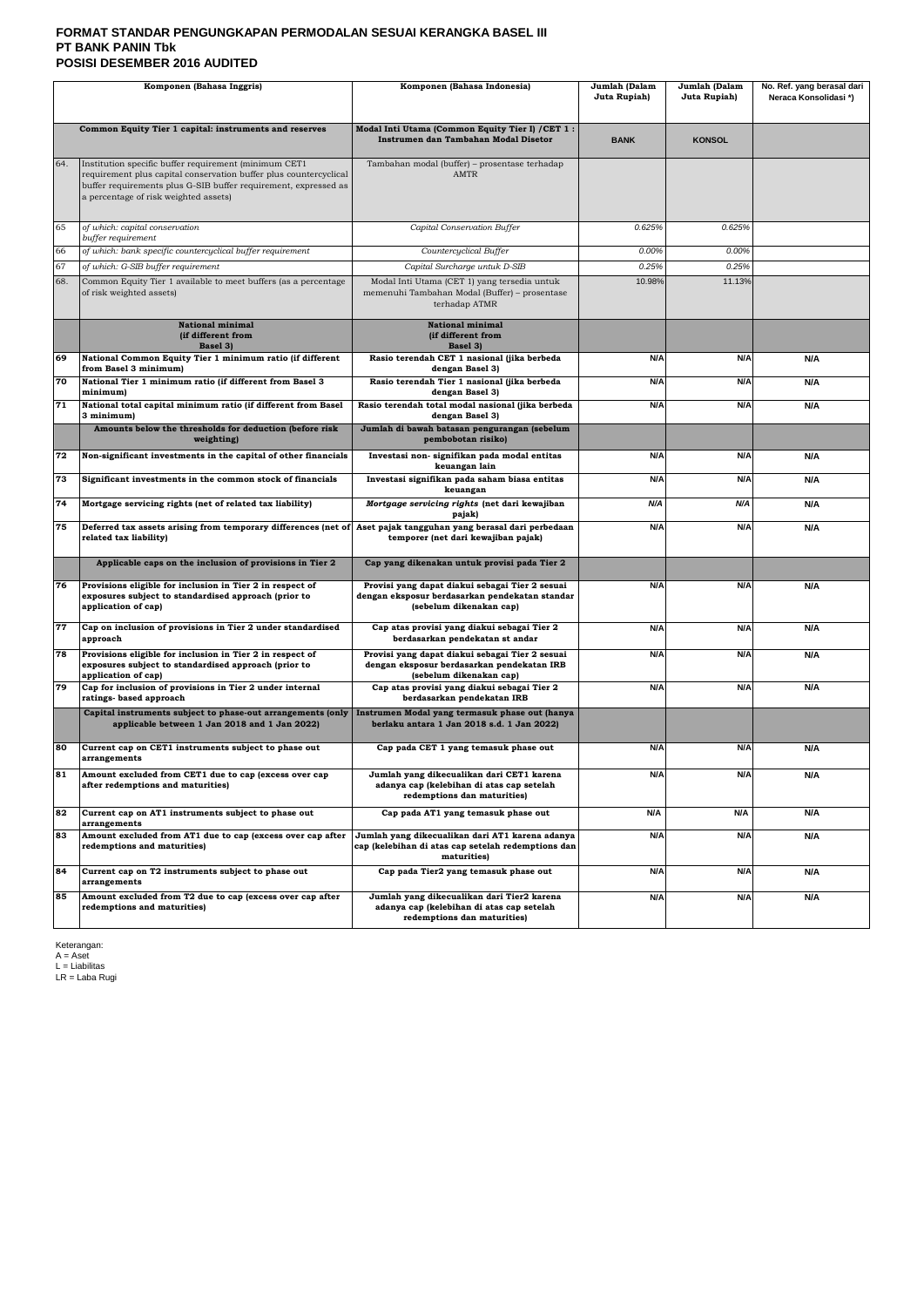#### **REKONSILIASI PERMODALAN PT BANK PANIN Tbk POSISI DESEMBER 2016 AUDITED (Dalam Juta Rupiah)**

|          | (Dalam Jula Ruplan)                                                                                    |                  | <b>BANK</b>                                                                                   |              |                   | <b>KONSOLIDASI</b>                                                                        |              |
|----------|--------------------------------------------------------------------------------------------------------|------------------|-----------------------------------------------------------------------------------------------|--------------|-------------------|-------------------------------------------------------------------------------------------|--------------|
| No.      | POS-POS                                                                                                | Neraca Publikasi | Neraca Konsolidasian dengan<br>cakupan konsolidasi<br>berdasarkan ketentuan kehati-<br>hatian | No Referensi | Neraca Publikasi  | Neraca Konsolidasian dengan<br>cakupan konsolidasi berdasarkan<br>ketentuan kehati-hatian | No Referensi |
|          |                                                                                                        | DESEMBER 2016    | DESEMBER 2016                                                                                 |              | DESEMBER 2016     | DESEMBER 2016                                                                             |              |
|          | <b>ASET</b>                                                                                            |                  |                                                                                               |              |                   |                                                                                           |              |
|          |                                                                                                        |                  |                                                                                               |              |                   |                                                                                           |              |
| 1.       | Kas                                                                                                    | 1,412,409        | 1,412,409                                                                                     |              | 1,433,984         | 1,433,984                                                                                 |              |
| 2.       | Penempatan pada Bank Indonesia                                                                         | 11,926,910       | 11,926,910                                                                                    |              | 12,684,518        | 12,684,518                                                                                |              |
| 3.       | Penempatan pada bank lain                                                                              | 11,351,082       | 11,351,082                                                                                    |              | 11,078,150        | 11,078,150                                                                                |              |
| 4.<br>5. | Tagihan spot dan derivatif<br>Surat berharga                                                           | 12,850           | 12,850                                                                                        |              | 12,850            | 12,850                                                                                    |              |
|          | a. Diukur pada nilai wajar melalui laporan laba/rugi                                                   | 1,052,319        | $\overline{\phantom{a}}$                                                                      |              | 1,072,903         |                                                                                           |              |
|          | a.1 subordinasi bank                                                                                   |                  |                                                                                               | A 5.a,1      |                   | 10,396                                                                                    | A 5.a,1      |
|          | a.2 selain subordinasi bank                                                                            |                  | 1,052,319                                                                                     |              |                   | 1,062,507                                                                                 |              |
|          | b. Tersedia untuk dijual                                                                               | 4,026,524        | $\sim$                                                                                        |              | 4,088,870         |                                                                                           |              |
|          | b.1 subordinasi bank                                                                                   |                  |                                                                                               | A 5.b,1      |                   |                                                                                           | A 5.b,1      |
|          | b.2 selain subordinasi bank                                                                            |                  | 4,026,524                                                                                     |              |                   | 4,088,870                                                                                 |              |
|          | c. Dimiliki hingga jatuh tempo<br>c.1 subordinasi bank                                                 | 13,443,159       |                                                                                               | A 5.c,1      | 14,780,909        |                                                                                           | A 5.c,1      |
|          | c.2 selain subordinasi bank                                                                            |                  | 13,443,159                                                                                    |              |                   | 14,780,909                                                                                |              |
|          | d. Pinjaman yang diberikan dan piutang                                                                 |                  |                                                                                               |              |                   |                                                                                           |              |
| 6.       | Surat berharga yang dijual dengan janji dibeli kembali (repo)                                          | 1,786,076        | 1,786,076                                                                                     |              | 1,786,076         | 1,786,076                                                                                 |              |
| 7.       | Tagihan atas surat berharga yang dibeli dengan janji                                                   |                  |                                                                                               |              |                   |                                                                                           |              |
|          | dijual kembali (reverse repo)                                                                          | 4,187,436        | 4,187,436                                                                                     |              | 4,187,436         | 4,187,436                                                                                 |              |
| 8.<br>9. | Tagihan akseptasi                                                                                      | 1,796,743        | 1,796,743                                                                                     |              | 1,796,743         | 1,796,743                                                                                 |              |
|          | Kredit<br>a. Diukur pada nilai wajar melalui laporan laba/rugi                                         | $\sim$           | $\overline{\phantom{a}}$                                                                      |              |                   |                                                                                           |              |
|          | b. Tersedia untuk dijual                                                                               |                  |                                                                                               |              |                   |                                                                                           |              |
|          | c. Dimiliki hingga jatuh tempo                                                                         |                  |                                                                                               |              |                   |                                                                                           |              |
|          | d. Pinjaman yang diberikan dan piutang                                                                 | 122,299,802      | 122,299,802                                                                                   |              | 134,630,260       | 134,630,260                                                                               |              |
| 10.      | Pembiayaan syariah                                                                                     |                  |                                                                                               |              |                   |                                                                                           |              |
| 11.      | Penyertaan                                                                                             | 1,446,979        |                                                                                               |              | 562,273           |                                                                                           |              |
|          | a. Penyertaan sebagai pengurang Modal<br>b. Pemyertaan bukan sebagai pengurang Modal                   |                  | 1,429,064<br>17,915                                                                           | A 11.a       |                   | 506,842<br>55,431                                                                         | A 11.a       |
| 12.      | Goodwill                                                                                               |                  |                                                                                               |              | 9,918             | 9,918                                                                                     |              |
| 13.      | Cadangan kerugian penurunan nilai aset keuangan -/-                                                    |                  |                                                                                               |              |                   |                                                                                           |              |
|          | a. Surat berharga                                                                                      | (6, 250)         | (6, 250)                                                                                      |              | (6, 300)          | (6,300)                                                                                   |              |
|          | b. Kredit                                                                                              | (2,976,822)      | (2,976,822)                                                                                   |              | (3, 219, 763)     | (3, 219, 763)                                                                             |              |
|          | c. Lainnya                                                                                             | (625)            | (625)                                                                                         |              | (53, 253)         | (53, 253)                                                                                 |              |
| 14.      | Aset tidak berwujud                                                                                    | 267,581          |                                                                                               | A 14.a       | 283,832<br>$\sim$ |                                                                                           | A 14.a       |
|          | a, Aset tidak berwujud Servicing Mortgage<br>b, Aset tidak berwujud selain Servicing Mortgage          |                  | 267,581                                                                                       | A 14.b       |                   | 283,832                                                                                   | A 14.b       |
|          | Akumulasi amortisasi aset tidak berwujud -/-                                                           | (185, 980)       |                                                                                               |              | (189, 424)        |                                                                                           |              |
|          |                                                                                                        |                  |                                                                                               | A 14.a       |                   |                                                                                           | A 14.a       |
|          | a, Akumulasi amortisasi aset tidak berwujud Servicing Mortgage                                         |                  | $\sim$                                                                                        |              |                   | $\sim$                                                                                    |              |
|          | b, Akumulasi amortisasi aset tidak berwujud selain Servicing                                           |                  |                                                                                               | A 14.b       |                   |                                                                                           | A 14.b       |
|          | Mortgage<br>Aset tetap dan inventaris                                                                  | 9,797,583        | (185,980)<br>9,797,583                                                                        |              | 10,105,968        | (189, 424)<br>10,105,968                                                                  |              |
| 15.      | Akumulasi penyusutan aset tetap dan inventaris -/-                                                     | (218, 644)       | (218, 644)                                                                                    |              | (254, 217)        | (254, 217)                                                                                |              |
| 16.      | Aset non Produktif                                                                                     |                  |                                                                                               |              |                   |                                                                                           |              |
|          | a. Properti Terbengkalai                                                                               | 189,104          | 189,104                                                                                       |              | 189,104           | 189,104                                                                                   |              |
|          | b. Aset yang diambil alih                                                                              | 423,422          | 423,422                                                                                       |              | 586,109           | 586,109                                                                                   |              |
|          | c. Rekening tunda                                                                                      |                  |                                                                                               |              |                   |                                                                                           |              |
|          | d. Aset antar kantor                                                                                   |                  |                                                                                               |              |                   |                                                                                           |              |
|          | i. Melakukan kegiatan operasional di Indonesia<br>ii. Melakukan kegiatan operasional di luar Indonesia |                  |                                                                                               |              |                   |                                                                                           |              |
| 17       | Cadangan kerugian penurunan nilai aset keuangan lainnya-/-                                             |                  |                                                                                               |              |                   |                                                                                           |              |
| 18.      | Sewa pembiayaan                                                                                        |                  |                                                                                               |              | 1,712,429         | 1,712,429                                                                                 |              |
| 19.      | Aset pajak tangguhan                                                                                   | 327,372          | 327,372                                                                                       |              | 335,479           | 335,479                                                                                   |              |
| 20.      | Aset lainnya                                                                                           | 1,355,838        | 1,355,838                                                                                     |              | 1,560,199         | 1,560,199                                                                                 |              |
|          | <b>TOTAL ASET</b>                                                                                      |                  |                                                                                               |              |                   |                                                                                           |              |
|          |                                                                                                        | 183,714,868      | 183,714,868                                                                                   |              | 199,175,053       | 199,175,053                                                                               |              |

|              |                                                              | <b>BANK</b>         |                                                                                               |              | <b>KONSOLIDASI</b>  |                                                                                           |              |
|--------------|--------------------------------------------------------------|---------------------|-----------------------------------------------------------------------------------------------|--------------|---------------------|-------------------------------------------------------------------------------------------|--------------|
| No.          | POS-POS                                                      | Neraca Publikasi    | Neraca Konsolidasian dengan<br>cakupan konsolidasi<br>berdasarkan ketentuan kehati-<br>hatian | No Referensi | Neraca Publikasi    | Neraca Konsolidasian dengan<br>cakupan konsolidasi berdasarkan<br>ketentuan kehati-hatian | No Referensi |
|              |                                                              | DESEMBER 2016       | DESEMBER 2016                                                                                 |              | DESEMBER 2016       | DESEMBER 2016                                                                             |              |
|              | <b>LIABILITAS DAN EKUITAS</b>                                |                     |                                                                                               |              |                     |                                                                                           |              |
|              |                                                              |                     |                                                                                               |              |                     |                                                                                           |              |
|              | LIABILITAS                                                   |                     |                                                                                               |              |                     |                                                                                           |              |
| $\mathbf{1}$ | Giro                                                         | 9,964,812           | 9,964,812                                                                                     |              | 10,413,351          | 10,413,351                                                                                |              |
| 2.           | Tabungan                                                     | 43,114,761          | 43,114,761                                                                                    |              | 43,713,576          | 43,713,576                                                                                |              |
| 3.           | Simpanan berjangka                                           | 82,690,202          | 82,690,202                                                                                    |              | 88,527,289          | 88,527,289                                                                                |              |
| 4.           | Dana investasi revenue sharing                               |                     |                                                                                               |              |                     |                                                                                           |              |
| 5.           | Pinjaman dari Bank Indonesia                                 |                     |                                                                                               |              |                     |                                                                                           |              |
| 6.<br>7.     | Pinjaman dari bank lain<br>Liabilitas spot dan derivatif     | 1,397,295<br>23,930 | 1,397,295<br>23,930                                                                           |              | 1,718,164<br>23,930 | 1,718,164<br>23,930                                                                       |              |
| 8.           | Utang atas surat berharga yang dijual dengan janji           |                     |                                                                                               |              |                     |                                                                                           |              |
|              | dibeli kembali (repo)                                        | 1,606,876           | 1,606,876                                                                                     |              | 1,606,876           | 1,606,876                                                                                 |              |
| 9.           | Utang akseptasi                                              | 1,801,972           | 1,801,972                                                                                     |              | 1,801,972           | 1,801,972                                                                                 |              |
| 10.          | Surat berharga yang diterbitkan                              | 5,110,301           | 5,110,301                                                                                     |              | 5,960,556           | 5,960,556                                                                                 |              |
| 11.          | Pinjaman yang diterima                                       | 5,038,994           |                                                                                               |              | 7,764,277           |                                                                                           |              |
|              | a. Pinjaman yang diterima                                    |                     | 493,323                                                                                       |              |                     | 3,218,606                                                                                 |              |
|              | b. Modal pinjaman bank                                       |                     | 4,560,000                                                                                     | L 11.b       |                     | 4,560,000                                                                                 | L 11.b       |
|              | c. Modal pinjaman anak                                       |                     |                                                                                               |              |                     |                                                                                           | $L$ 11. $c$  |
|              | d. emisi Obligasi                                            |                     | (14, 329)                                                                                     |              |                     | (14, 329)                                                                                 |              |
| 12.          | Setoran jaminan                                              | 166,901             | 166,901                                                                                       |              | 178,014             | 178,014                                                                                   |              |
| 13.          | Liabilitas antar kantor                                      |                     |                                                                                               |              |                     |                                                                                           |              |
|              | a. Melakukan kegiatan operasional di Indonesia               |                     |                                                                                               |              |                     |                                                                                           |              |
|              | b. Melakukan kegiatan operasional di luar Indonesia          |                     |                                                                                               |              |                     |                                                                                           |              |
| 14.          | Liabilitas pajak tangguhan                                   |                     |                                                                                               |              |                     |                                                                                           |              |
| 15.          | Liabilitas lainnya                                           | 2,967,415           | 2,967,415                                                                                     |              | 3,266,248           | 3,266,248                                                                                 |              |
| 16.          | Dana investasi profit sharing                                |                     |                                                                                               |              |                     |                                                                                           |              |
|              | <b>TOTAL LIABILITAS</b>                                      | 153,883,459         | 153,883,459                                                                                   |              | 164,974,253         | 164,974,253                                                                               |              |
|              |                                                              |                     |                                                                                               |              |                     |                                                                                           |              |
| 17.          | <b>EKUITAS</b><br>Modal disetor                              |                     |                                                                                               |              |                     |                                                                                           |              |
|              | a. Modal dasar                                               | 9,600,000           | 9,600,000                                                                                     |              | 9,600,000           | 9,600,000                                                                                 |              |
|              | b. Modal yang belum disetor -/-                              | (7, 191, 235)       | (7, 191, 235)                                                                                 |              | (7, 191, 235)       | (7, 191, 235)                                                                             |              |
|              | c. Saham yang dibeli kembali (treasury stock) -/-            |                     | $\sim$                                                                                        |              | $\sim$              |                                                                                           |              |
| 18.          | Tambahan modal disetor                                       |                     |                                                                                               |              |                     |                                                                                           |              |
|              | a. Agio                                                      | 3,444,330           | 3,444,330                                                                                     |              | 3,444,330           | 3,444,330                                                                                 |              |
|              | b. Disagio -/-                                               |                     |                                                                                               |              |                     |                                                                                           |              |
|              | c. Modal Sumbangan                                           |                     |                                                                                               |              |                     |                                                                                           |              |
|              | d. Dana setoran modal                                        |                     |                                                                                               |              |                     |                                                                                           |              |
|              | e. Lainnya                                                   |                     |                                                                                               |              | (51, 315)           | (51, 315)                                                                                 |              |
| 19.          | Pendapatan (kerugian) komprehensif lainnya                   |                     |                                                                                               |              |                     |                                                                                           |              |
|              | a. Penyesuaian akibat penjabaran laporan keuangan dalam      |                     | $\overline{\phantom{a}}$                                                                      |              |                     |                                                                                           |              |
|              | mata uang asing                                              |                     |                                                                                               |              |                     |                                                                                           |              |
|              | b. Keuntungan (kerugian) dari perubahan nilai aset keuangan  |                     |                                                                                               |              |                     |                                                                                           |              |
|              | dalam kelompok tersedia untuk dijual                         | 103,504             | 103,504                                                                                       |              | 103,528             | 103,528                                                                                   |              |
|              | c. Bagian efektif lindung nilai arus kas                     |                     |                                                                                               |              |                     |                                                                                           |              |
|              | d. Selisih penilaian kembali aset tetap                      | 6,792,787           | 6,792,787                                                                                     |              | 6,840,216           | 6,840,216                                                                                 |              |
|              | e. Bagian pendapatan komprehensif lain dari entitas asosiasi |                     |                                                                                               |              | 2,117               | 2,117                                                                                     |              |
|              | f. Keuntungan (kerugian) aktuarial program manfaat pasti     | (183, 916)          | (183, 916)                                                                                    |              | (181, 726)          | (181, 726)                                                                                |              |
|              | g. Pajak penghasilan terkait dengan laba komprehensif lain   | 20,103              | 20,103                                                                                        |              | 19,514              | 19,514                                                                                    |              |
|              | h. Lainnya                                                   |                     |                                                                                               |              |                     |                                                                                           |              |
| 20.          | Selisih kuasi reorganisasi                                   |                     |                                                                                               |              |                     |                                                                                           |              |
| 21.          | Selisih restrukturisasi entitas sepengendali                 |                     |                                                                                               |              |                     |                                                                                           |              |
| 22.          | Ekuitas lainnya                                              |                     |                                                                                               |              |                     |                                                                                           |              |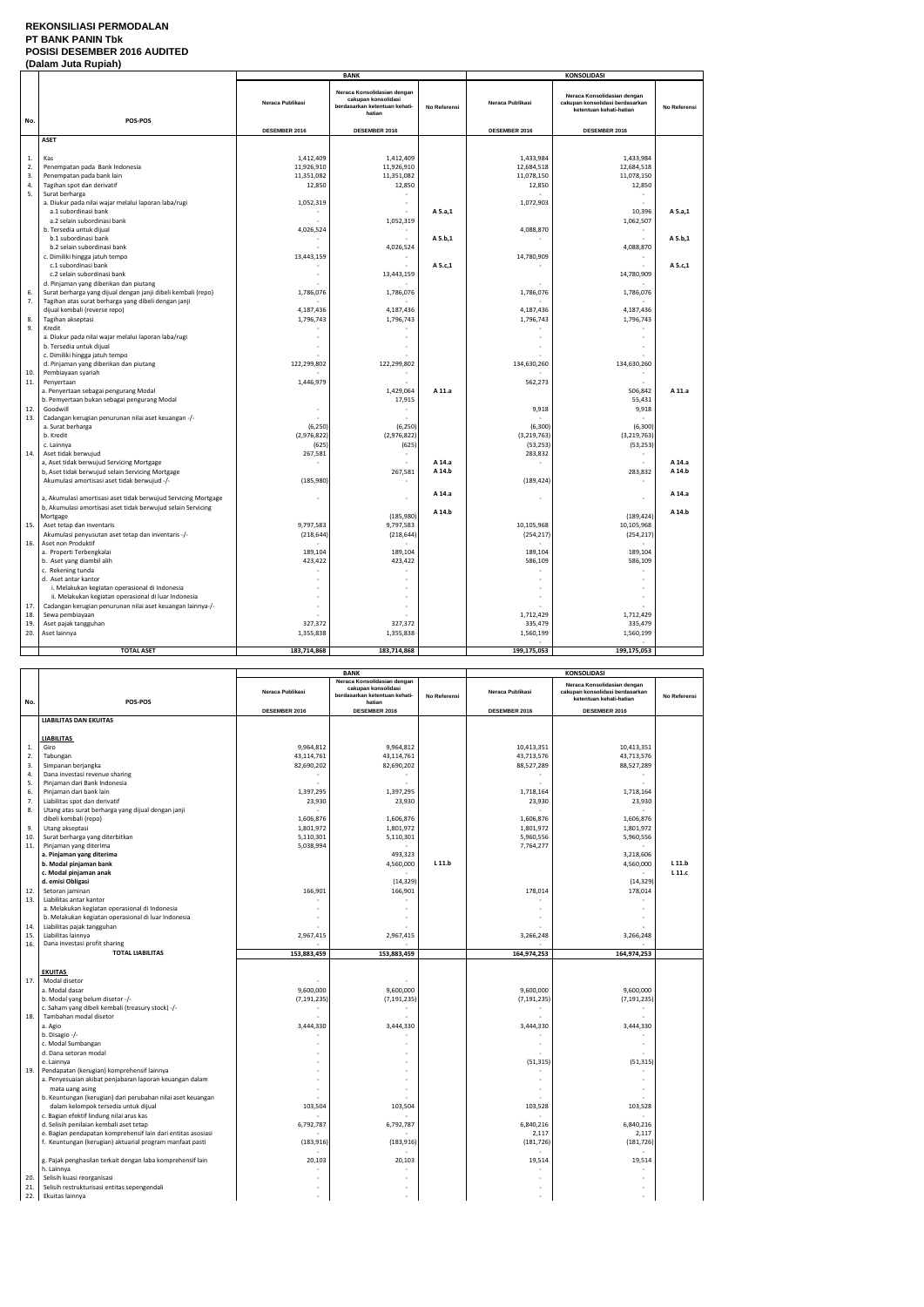#### **REKONSILIASI PERMODALAN PT BANK PANIN Tbk POSISI DESEMBER 2016 AUDITED (Dalam Juta Rupiah)**

|      | $\mathbf{v}$                           |                  |                                                                                               |              |                  |                                                                                           |              |  |
|------|----------------------------------------|------------------|-----------------------------------------------------------------------------------------------|--------------|------------------|-------------------------------------------------------------------------------------------|--------------|--|
|      |                                        |                  | <b>BANK</b>                                                                                   |              |                  | <b>KONSOLIDASI</b>                                                                        |              |  |
| No.  | POS-POS                                | Neraca Publikasi | Neraca Konsolidasian dengan<br>cakupan konsolidasi<br>berdasarkan ketentuan kehati-<br>hatian | No Referensi | Neraca Publikasi | Neraca Konsolidasian dengan<br>cakupan konsolidasi berdasarkan<br>ketentuan kehati-hatian | No Referensi |  |
|      |                                        | DESEMBER 2016    | DESEMBER 2016                                                                                 |              | DESEMBER 2016    | DESEMBER 2016                                                                             |              |  |
| 23.  | Cadangan                               |                  |                                                                                               |              |                  |                                                                                           |              |  |
|      | a. Cadangan umum                       | 14,875,601       | 14,875,601                                                                                    |              | 15,155,238       | 15,155,238                                                                                |              |  |
|      | b. Cadangan tujuan                     | 140,000          | 140,000                                                                                       |              | 140,000          | 140,000                                                                                   |              |  |
| 24.  | Laba rugi                              |                  |                                                                                               |              |                  |                                                                                           |              |  |
|      | a. Tahun-tahun lalu                    |                  |                                                                                               |              | 1,328,933        | 1,328,933                                                                                 |              |  |
|      | b. Tahun berjalan                      | 2,230,235        | 2,230,235                                                                                     |              | 2,405,293        | 2,405,293                                                                                 |              |  |
|      | TOTAL EKUITAS YANG DAPAT DIATRIBUSIKAN |                  |                                                                                               |              |                  |                                                                                           |              |  |
|      | <b>KEPADA PEMILIK</b>                  | 29,831,409       | 29,831,409                                                                                    |              | 31,614,893       | 31,614,893                                                                                |              |  |
|      |                                        |                  |                                                                                               |              |                  |                                                                                           |              |  |
| 25.1 | Kepentingan non pengendali             |                  | $\overline{\phantom{a}}$                                                                      |              | 2,585,907        |                                                                                           |              |  |
|      | a. Kepentingan non pengendali Bank     |                  |                                                                                               |              |                  | 574,783                                                                                   | L.25.a       |  |
|      | a. Kepentingan non pengendali non Bank |                  |                                                                                               |              |                  | 2,011,124                                                                                 |              |  |
|      | <b>TOTAL EKUITAS</b>                   | 29,831,409       | 29,831,409                                                                                    |              | 34,200,800       | 34,200,800                                                                                |              |  |
|      |                                        |                  |                                                                                               |              |                  |                                                                                           |              |  |
|      | TOTAL LIABILITAS DAN EKUITAS           | 183,714,868      | 183,714,868                                                                                   |              | 199,175,053      | 199,175,053                                                                               |              |  |

|     |                                                                                                                                                                                                                                                                                                                                                                                                                                                                                                                                                       |                                                                                                                      | <b>BANK</b>                                                                                                               |              | <b>KONSOLIDASI</b>                                                                                                        |                                                                                                                                                         |              |
|-----|-------------------------------------------------------------------------------------------------------------------------------------------------------------------------------------------------------------------------------------------------------------------------------------------------------------------------------------------------------------------------------------------------------------------------------------------------------------------------------------------------------------------------------------------------------|----------------------------------------------------------------------------------------------------------------------|---------------------------------------------------------------------------------------------------------------------------|--------------|---------------------------------------------------------------------------------------------------------------------------|---------------------------------------------------------------------------------------------------------------------------------------------------------|--------------|
| No. | POS-POS                                                                                                                                                                                                                                                                                                                                                                                                                                                                                                                                               | Neraca Publikasi                                                                                                     | Neraca Konsolidasian dengan<br>cakupan konsolidasi<br>berdasarkan ketentuan kehati-<br>hatian                             | No Referensi | Neraca Publikasi                                                                                                          | Neraca Konsolidasian dengan<br>cakupan konsolidasi berdasarkan<br>ketentuan kehati-hatian                                                               | No Referensi |
|     |                                                                                                                                                                                                                                                                                                                                                                                                                                                                                                                                                       | DESEMBER 2016                                                                                                        | DESEMBER 2016                                                                                                             |              | DESEMBER 2016                                                                                                             | DESEMBER 2016                                                                                                                                           |              |
| ı.  | <b>TAGIHAN KOMITMEN</b>                                                                                                                                                                                                                                                                                                                                                                                                                                                                                                                               |                                                                                                                      |                                                                                                                           |              |                                                                                                                           |                                                                                                                                                         |              |
|     | 1. Fasilitas Pinjaman yang belum ditarik<br>a. Rupiah<br>b. Valuta asing<br>Posisi pembelian spot dan derivatif yang masih berjalan<br>2.<br>3. Lainnya                                                                                                                                                                                                                                                                                                                                                                                               | 4,210,155                                                                                                            | 4,210,155                                                                                                                 |              | 4,210,155                                                                                                                 | $\overline{\phantom{a}}$<br>4,210,155<br>÷.                                                                                                             |              |
| н.  | <b>KEWAJIBAN KOMITMEN</b>                                                                                                                                                                                                                                                                                                                                                                                                                                                                                                                             |                                                                                                                      |                                                                                                                           |              |                                                                                                                           |                                                                                                                                                         |              |
|     | 1. Fasilitas Kredit Kepada Nasabah yang Belum Ditarik<br>a. BUMN<br>i. committed<br>- Rupiah<br>- Valuta asing<br>ii. Uncommitted<br>- Rupiah<br>- Valuta asing<br>b. Lainnya<br>i. committed<br>ii. Uncommitted<br>2. Fasilitas kredit kepada bank lain yang belum ditarik<br>a. committed<br>i. Rupiah<br>ii. Valuta asing<br>b. uncommitted<br>i. Rupiah<br>ii. Valuta asing<br>3. Irrevocable L/C yang masih berjalan<br>a. L/C luar negeri<br>b. L/C dalam negeri<br>Posisi penjualan spot dan derivatif yang masih berjalan<br>4.<br>5. Lainnya | 1,149,999<br>-1<br>300,001<br>4,917,462<br>25,305,350<br>6,323,922<br>37,464<br>٠<br>864,727<br>359,956<br>4,215,969 | 1,149,999<br>-1<br>300,001<br>4,917,462<br>25,305,350<br>6,323,922<br>37,464<br>864,727<br>359,956<br>4,215,969<br>$\sim$ |              | 1,149,999<br>$\mathbf{1}$<br>300,001<br>4,917,462<br>25,243,860<br>6,729,801<br>37,464<br>864,727<br>359,956<br>4,215,969 | 1,149,999<br>-1<br>300,001<br>4,917,462<br>25,243,860<br>6,729,801<br>37,464<br>÷,<br>$\overline{\phantom{a}}$<br>864,727<br>359,956<br>4,215,969<br>÷, |              |
|     |                                                                                                                                                                                                                                                                                                                                                                                                                                                                                                                                                       |                                                                                                                      |                                                                                                                           |              |                                                                                                                           |                                                                                                                                                         |              |
| Ш.  | <b>TAGIHAN KONTINJENSI</b>                                                                                                                                                                                                                                                                                                                                                                                                                                                                                                                            |                                                                                                                      |                                                                                                                           |              |                                                                                                                           |                                                                                                                                                         |              |
|     | 1. Garansi yang diterima<br>a. Rupiah<br>b. Valuta Asing<br>2. Pendapatan Bunga dalam Penyelesaian<br>a. Bunga kredit yang diberikan<br>b. Bunga lainnya<br>3. Lainnya                                                                                                                                                                                                                                                                                                                                                                                | ٠<br>$\sim$<br>616,719<br>ä,                                                                                         | $\sim$<br>$\overline{a}$<br>616,719                                                                                       |              | 616,719                                                                                                                   | $\bar{a}$<br>ä,<br>616,719<br>٠<br>÷,                                                                                                                   |              |
| IV. | <b>KEWAJIBAN KONTINJENSI</b>                                                                                                                                                                                                                                                                                                                                                                                                                                                                                                                          |                                                                                                                      |                                                                                                                           |              |                                                                                                                           |                                                                                                                                                         |              |
|     | 1. Garansi yang Diterima<br>a. Rupiah<br>b. Valuta Asing<br>2. Lainnya                                                                                                                                                                                                                                                                                                                                                                                                                                                                                | 845,198<br>117,435<br>661,499                                                                                        | 845,198<br>117,435<br>661,499                                                                                             |              | 845,398<br>117,435<br>661,499                                                                                             | 845,398<br>117,435<br>661,499                                                                                                                           |              |

|     |                                                                | <b>BANK</b>                       |                                                                                                                |              | <b>KONSOLIDASI</b>                       |                                                                                                            |              |
|-----|----------------------------------------------------------------|-----------------------------------|----------------------------------------------------------------------------------------------------------------|--------------|------------------------------------------|------------------------------------------------------------------------------------------------------------|--------------|
| No. | POS-POS                                                        | Neraca Publikasi<br>DESEMBER 2016 | Neraca Konsolidasian dengan<br>cakupan konsolidasi<br>berdasarkan ketentuan kehati-<br>hatian<br>DESEMBER 2016 | No Referensi | <b>Neraca Publikasi</b><br>DESEMBER 2016 | Neraca Konsolidasian dengan<br>cakupan konsolidasi berdasarkan<br>ketentuan kehati-hatian<br>DESEMBER 2016 | No Referensi |
|     |                                                                |                                   |                                                                                                                |              |                                          |                                                                                                            |              |
|     | PENDAPATAN DAN BEBAN OPERASIONAL                               |                                   |                                                                                                                |              |                                          |                                                                                                            |              |
|     | A. Pendapatan dan Beban Bunga                                  |                                   |                                                                                                                |              |                                          |                                                                                                            |              |
|     | 1. Pendapatan Bunga                                            |                                   |                                                                                                                |              |                                          |                                                                                                            |              |
|     | a. Rupiah                                                      | 15,065,465                        | 15,065,465                                                                                                     |              | 16,842,084                               | 16,842,084                                                                                                 |              |
|     | b. Valuta Asing                                                | 604,420                           | 604,420                                                                                                        |              | 605,288                                  | 605,288                                                                                                    |              |
| 2.  | <b>Beban Bunga</b>                                             |                                   |                                                                                                                |              |                                          |                                                                                                            |              |
|     | a. Rupiah                                                      | 8,041,874                         | 8,041,874                                                                                                      |              | 8,930,817                                | 8,930,817                                                                                                  |              |
|     | b. Valuta Asing                                                | 73,098                            | 73,098                                                                                                         |              | 73,098                                   | 73,098                                                                                                     |              |
|     | Pendapatan (Beban) Bunga Bersih                                | 7,554,913                         | 7,554,913                                                                                                      |              | 8,443,457                                | 8,443,457                                                                                                  |              |
|     |                                                                |                                   |                                                                                                                |              |                                          |                                                                                                            |              |
|     | B. Pendapatan dan Beban Operasional selain Bunga               |                                   |                                                                                                                |              |                                          |                                                                                                            |              |
| 1.  | Pendapatan Operasional selain bunga                            | 1,158,302                         | 1,158,302                                                                                                      |              | 1,412,875                                | 1,412,875                                                                                                  |              |
|     | a. Peningkatan nilai wajar aset keuangan (mark to market)      |                                   |                                                                                                                |              |                                          |                                                                                                            |              |
|     | i. Surat berharga                                              | 74,874                            | 74,874                                                                                                         |              | 75,224                                   | 75,224                                                                                                     |              |
|     | ii. Kredit                                                     |                                   |                                                                                                                |              |                                          |                                                                                                            |              |
|     | iii. Spot dan derivatif                                        |                                   | $\overline{\phantom{a}}$                                                                                       |              |                                          | ÷,                                                                                                         |              |
|     | iv. Aset keuangan lainnya                                      |                                   |                                                                                                                |              |                                          |                                                                                                            |              |
|     |                                                                |                                   |                                                                                                                |              |                                          |                                                                                                            |              |
|     | b. Penurunan nilai wajar kewajiban keuangan (mark to market)   |                                   |                                                                                                                |              |                                          | ÷,                                                                                                         |              |
|     | c. Keuntungan penjualan aset keuangan                          |                                   |                                                                                                                |              |                                          |                                                                                                            |              |
|     | i. Surat berharga                                              | 185,531                           | 185,531                                                                                                        |              | 185,531                                  | 185,531                                                                                                    |              |
|     | ii. Kredit                                                     |                                   |                                                                                                                |              |                                          | ÷.                                                                                                         |              |
|     | iii. Aset keuangan lainnya                                     |                                   |                                                                                                                |              |                                          |                                                                                                            |              |
|     | d. Keuntungan transaksi spot dan derivatif (realised)          | 75,974                            | 75,974                                                                                                         |              | 75,974                                   | 75,974                                                                                                     |              |
|     | e. Keuntungan dari penyertaan dengan equity method             |                                   |                                                                                                                |              | 74,987                                   | 74,987                                                                                                     |              |
|     | f. Dividen                                                     | 16,924                            | 16,924                                                                                                         |              | 220                                      | 220                                                                                                        |              |
|     | g. Komisi/provisi/fee dan administrasi                         | 371,603                           | 371,603                                                                                                        |              | 484,680                                  | 484,680                                                                                                    |              |
|     | h. Pemulihan atas cadangan kerugian penurunan nilai            | 39,619                            | 39,619                                                                                                         |              | 54,922                                   | 54,922                                                                                                     |              |
|     | i. Pendapatan lainnya                                          | 393,777                           | 393,777                                                                                                        |              | 461,337                                  | 461,337                                                                                                    |              |
|     |                                                                |                                   |                                                                                                                |              |                                          |                                                                                                            |              |
| 2.  | Beban Operasional selain Bunga                                 | 5,831,153                         | 5,831,153                                                                                                      |              | 6,654,592                                | 6,654,592                                                                                                  |              |
|     | a. Penurunan nilai wajar aset keuangan (mark to market)        |                                   |                                                                                                                |              |                                          |                                                                                                            |              |
|     | i. Surat berharga                                              | 30,509                            | 30,509                                                                                                         |              | 31,026                                   | 31,026                                                                                                     |              |
|     | ii. Kredit                                                     |                                   |                                                                                                                |              |                                          |                                                                                                            |              |
|     |                                                                |                                   |                                                                                                                |              |                                          |                                                                                                            |              |
|     | iii. Spot dan derivatif                                        | 11,801                            | 11,801                                                                                                         |              | 11,801                                   | 11,801<br>ä,                                                                                               |              |
|     | iv. Aset keuangan lainnya                                      |                                   | $\sim$                                                                                                         |              |                                          |                                                                                                            |              |
|     | b. Peningkatan nilai wajar kewajiban keuangan (mark to market) | $\overline{\phantom{a}}$          | $\sim$                                                                                                         |              |                                          | $\overline{a}$                                                                                             |              |
|     | c. Kerugian penjualan aset keuangan                            |                                   |                                                                                                                |              |                                          |                                                                                                            |              |
|     | i. Surat berharga                                              | 695                               | 695                                                                                                            |              | 695                                      | 695                                                                                                        |              |
|     | ii. Kredit                                                     |                                   |                                                                                                                |              |                                          |                                                                                                            |              |
|     | iii. Aset Keuangan Lainnya                                     |                                   |                                                                                                                |              |                                          |                                                                                                            |              |
|     | d. Kerugian transaksi spot dan derivatif (realised)            | 11,931                            | 11,931                                                                                                         |              | 11,931                                   | 11,931                                                                                                     |              |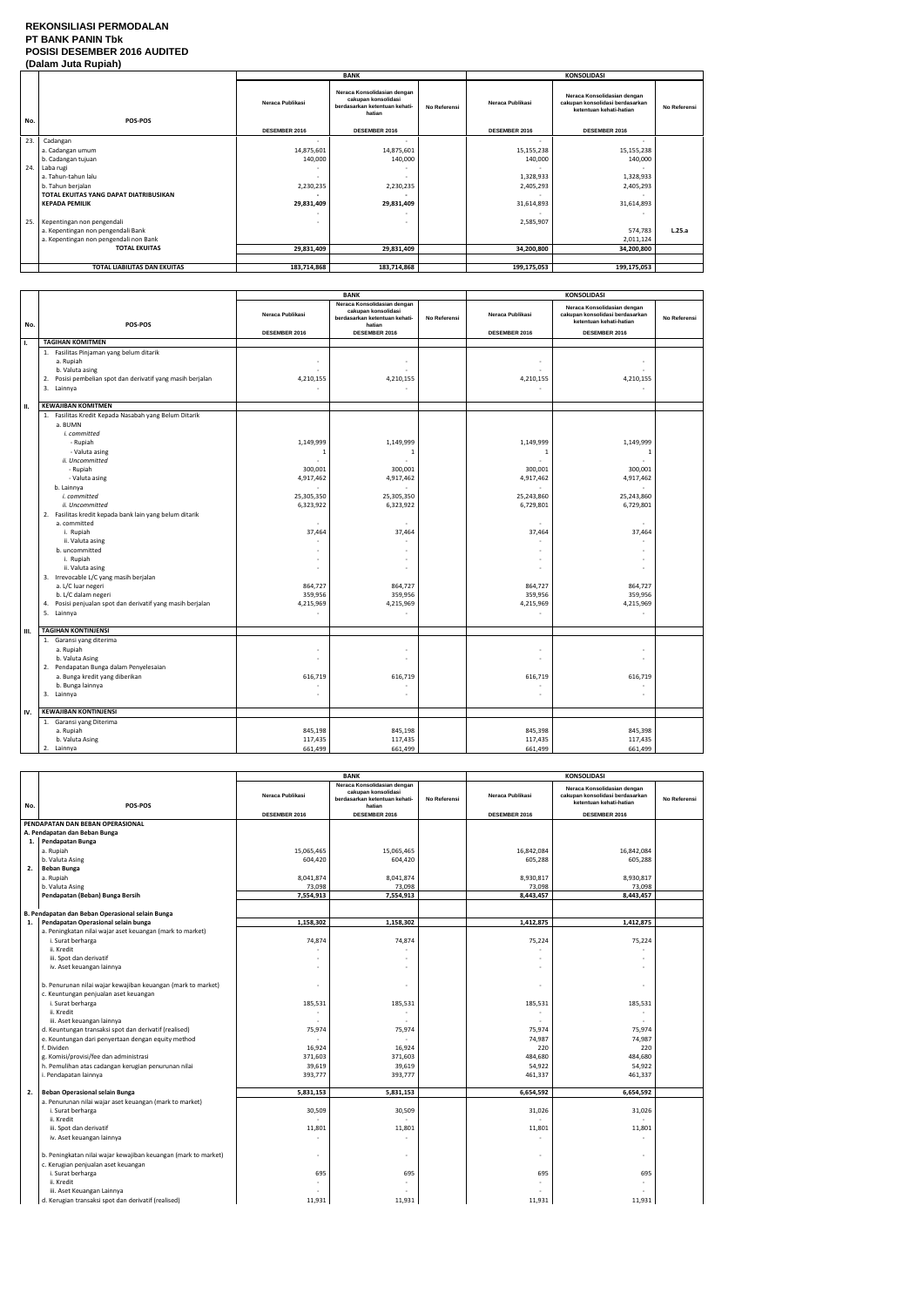#### **REKONSILIASI PERMODALAN PT BANK PANIN Tbk POSISI DESEMBER 2016 AUDITED (Dalam Juta Rupiah)**

|     | l Dalam vula Muplan                                                              |                      | <b>BANK</b>                                                                                   |              | <b>KONSOLIDASI</b>       |                                                                                           |              |
|-----|----------------------------------------------------------------------------------|----------------------|-----------------------------------------------------------------------------------------------|--------------|--------------------------|-------------------------------------------------------------------------------------------|--------------|
|     |                                                                                  | Neraca Publikasi     | Neraca Konsolidasian dengan<br>cakupan konsolidasi<br>berdasarkan ketentuan kehati-<br>hatian | No Referensi | Neraca Publikasi         | Neraca Konsolidasian dengan<br>cakupan konsolidasi berdasarkan<br>ketentuan kehati-hatian | No Referensi |
| No. | POS-POS                                                                          | DESEMBER 2016        | DESEMBER 2016                                                                                 |              | DESEMBER 2016            | DESEMBER 2016                                                                             |              |
|     | e. Kerugian penurunan nilai aset keuangan (impairment)                           |                      |                                                                                               |              |                          |                                                                                           |              |
|     | i. Surat berharga                                                                |                      |                                                                                               |              |                          | $\sim$                                                                                    |              |
|     | ii. Kredit                                                                       | 1,564,464            | 1,564,464                                                                                     |              | 1,847,483                | 1,847,483                                                                                 |              |
|     | iii. Pembiayaan syariah                                                          |                      |                                                                                               |              |                          |                                                                                           |              |
|     | iv. Aset keuangan lainnya                                                        |                      |                                                                                               |              | 52,323                   | 52,323                                                                                    |              |
|     | f. kerugian terkait risiko operasional                                           | 89,550               | 89,550                                                                                        |              | 89,550                   | 89,550                                                                                    |              |
|     | g. Kerugian dari penyertaan dengan equity method                                 |                      |                                                                                               |              |                          |                                                                                           |              |
|     | h. Komisi, provisi/fee dan administratif                                         | 9,813                | 9,813                                                                                         |              | 9,813                    | 9,813                                                                                     |              |
|     | i. Kerugian penurunan nilai aset lainnya (non keuangan)<br>j. Beban tenaga kerja | 159,859<br>1,513,970 | 159,859<br>1,513,970                                                                          |              | 162,357<br>1,767,141     | 162,357<br>1,767,141                                                                      |              |
|     | k. Beban promosi                                                                 | 59,575               | 59,575                                                                                        |              | 72,321                   | 72,321                                                                                    |              |
|     | I. Beban lainnya                                                                 | 2,378,986            | 2,378,986                                                                                     |              | 2,598,151                | 2,598,151                                                                                 |              |
|     | Pendapatan (Beban) Operasional selain Bunga Bersih                               | (4,672,851)          | (4,672,851)                                                                                   |              | (5, 241, 717)            | (5, 241, 717)                                                                             |              |
|     | LABA (RUGI) OPERASIONAL                                                          | 2,882,062            | 2,882,062                                                                                     |              | 3,201,740                | 3,201,740                                                                                 |              |
|     |                                                                                  |                      |                                                                                               |              |                          |                                                                                           |              |
|     | PENDAPATAN DAN BEBAN NON OPERASIONAL                                             |                      |                                                                                               |              |                          |                                                                                           |              |
| 1.  | Keuntungan (kerugian) penjualan aset tetap dan inventaris                        | (2,930)              | (2,930)                                                                                       |              | (3, 147)                 | (3, 147)                                                                                  |              |
| 2.  | Keuntungan (kerugian) penjabaran transaksi valuta asing                          | 9,210                | 9,210                                                                                         |              | 7,320                    | 7,320                                                                                     |              |
| 3.  | Pendapatan (beban) non operasional lainnya                                       | 48,426               | 48,426                                                                                        |              | 100,270                  | 100,270                                                                                   |              |
|     | LABA (RUGI) NON OPERASIONAL                                                      | 54,706               | 54,706                                                                                        |              | 104,443                  | 104,443                                                                                   |              |
|     |                                                                                  |                      |                                                                                               |              |                          |                                                                                           |              |
|     | LABA (RUGI) TAHUN BERJALAN SEBELUM PAJAK                                         | 2,936,768            | 2,936,768                                                                                     |              | 3,306,183                | 3,306,183                                                                                 |              |
|     |                                                                                  |                      |                                                                                               |              |                          |                                                                                           |              |
|     | Pajak penghasilan                                                                |                      |                                                                                               |              |                          |                                                                                           |              |
|     | a. Taksiran pajak tahun berjalan                                                 | (820, 496)           | (820, 496)                                                                                    |              | (903, 549)               | (903, 549)                                                                                |              |
|     | b. Pendapatan (beban) pajak tangguhan                                            | 113,963              | 113,963                                                                                       |              | 115,414                  | 115,414                                                                                   |              |
|     |                                                                                  |                      |                                                                                               |              |                          |                                                                                           |              |
|     | LABA (RUGI) TAHUN BERJALAN SETELAH PAJAK BERSIH                                  | 2,230,235            | 2,230,235                                                                                     |              | 2,518,048                | 2,518,048                                                                                 |              |
|     |                                                                                  |                      |                                                                                               |              |                          |                                                                                           |              |
|     | PENGHASILAN KOMPREHENSIF LAIN                                                    |                      |                                                                                               |              |                          |                                                                                           |              |
|     | 1. Pos-pos yang tidak akan direklasifikasi ke laba rugi                          |                      |                                                                                               |              |                          |                                                                                           |              |
|     | a. Keuntungan revaluasi aset tetap                                               | 766,376              | 766,376                                                                                       |              | 798,711                  | 798,711                                                                                   |              |
|     | b. Keuntungan (kerugian) aktuarial program manfaat pasti                         | 4,306                | 4,306                                                                                         |              | 5,823                    | 5,823                                                                                     |              |
|     | c. Bagian pendapatan komprehensif lain dari entitas asosiasi                     |                      |                                                                                               |              | (1, 329)                 | (1, 329)                                                                                  |              |
|     | d. Lainnya                                                                       |                      |                                                                                               |              |                          |                                                                                           |              |
|     | e. Pajak penghasilan terkait pos-pos yang tidak akan                             |                      |                                                                                               |              |                          |                                                                                           |              |
|     | direklasifikasi ke laba rugi                                                     | (1,076)              | (1,076)                                                                                       |              | (6, 484)                 | (6, 484)                                                                                  |              |
|     | 2. Pos-pos yang akan direklasifikasi ke laba rugi                                |                      |                                                                                               |              |                          |                                                                                           |              |
|     | a. Penyesuaian akibat penjabaran laporan keuangan dalam mata                     |                      |                                                                                               |              |                          |                                                                                           |              |
|     | uang asing                                                                       |                      | $\overline{\phantom{a}}$                                                                      |              | $\overline{\phantom{a}}$ | $\sim$                                                                                    |              |
|     | b. Keuntungan (kerugian) dari perubahan nilai aset keuangan                      |                      |                                                                                               |              |                          |                                                                                           |              |
|     | dalam kelompok tersedia untuk dijual                                             | 96,971               | 96,971                                                                                        |              | 97,880                   | 97,880                                                                                    |              |
|     | c. Bagian efektif lindung nilai arus kas                                         |                      |                                                                                               |              |                          |                                                                                           |              |
|     | d. Lainnya                                                                       |                      |                                                                                               |              |                          |                                                                                           |              |
|     | e. Pajak penghasilan terkait pos-pos yang akan direklasifikasi ke                |                      |                                                                                               |              | (24, 470)                |                                                                                           |              |
|     | laba rugi<br>PENGHASILAN KOMPREHENSIF LAIN TAHUN BERJALAN - NET                  | (24, 243)            | (24, 243)                                                                                     |              |                          | (24, 470)                                                                                 |              |
|     | PAJAK PENGHASILAN TERKAIT                                                        | 842,334              | 842,334                                                                                       |              | 870,131                  | 870,131                                                                                   |              |
|     |                                                                                  |                      |                                                                                               |              |                          |                                                                                           |              |
|     | TOTAL LABA KOMPREHENSIF TAHUN BERJALAN                                           | 3,072,569            | 3,072,569                                                                                     |              | 3,388,179                | 3,388,179                                                                                 |              |
|     |                                                                                  |                      |                                                                                               |              |                          |                                                                                           |              |
|     | Laba yang dapat diatribusikan kepada:                                            |                      |                                                                                               |              |                          |                                                                                           |              |
|     | PEMILIK                                                                          | 2,230,235            | 2,230,235                                                                                     |              | 2,405,293                | 2,405,293                                                                                 |              |
|     | KEPENTINGAN NON PENGENDALI                                                       |                      |                                                                                               |              | 112,755                  | 112,755                                                                                   |              |
|     | TOTAL LABA TAHUN BERJALAN                                                        | 2,230,235            | 2,230,235                                                                                     |              | 2,518,048                | 2,518,048                                                                                 |              |
|     |                                                                                  |                      |                                                                                               |              |                          |                                                                                           |              |
|     |                                                                                  |                      |                                                                                               |              |                          |                                                                                           |              |
|     | Total Penghasilan Komprehensif yang dapat diatribusikan kepada:<br>PEMILIK       | 3,072,569            | 3,072,569                                                                                     |              | 3,263,905                | 3,263,905                                                                                 |              |
|     | KEPENTINGAN NON PENGENDALI                                                       |                      |                                                                                               |              | 124,274                  | 124,274                                                                                   |              |
|     | TOTAL PENGHASILAN KOMPREHENSIF TAHUN BERJALAN                                    | 3,072,569            | 3,072,569                                                                                     |              | 3,388,179                | 3,388,179                                                                                 |              |
|     |                                                                                  |                      |                                                                                               |              |                          |                                                                                           |              |
|     | TRANSFER LABA (RUGI) KE KANTOR PUSAT                                             |                      |                                                                                               |              |                          |                                                                                           |              |
|     |                                                                                  |                      |                                                                                               |              |                          |                                                                                           |              |
|     | <b>DIVIDEN</b>                                                                   |                      | $\overline{\phantom{a}}$                                                                      |              | $\overline{\phantom{a}}$ | $\sim$                                                                                    |              |
|     |                                                                                  |                      |                                                                                               |              |                          |                                                                                           |              |
|     | <b>LABA BERSIH PER SAHAM</b>                                                     | 92.59                | 92.59                                                                                         |              | 99.86                    | 99.86                                                                                     |              |
|     |                                                                                  |                      |                                                                                               |              |                          |                                                                                           |              |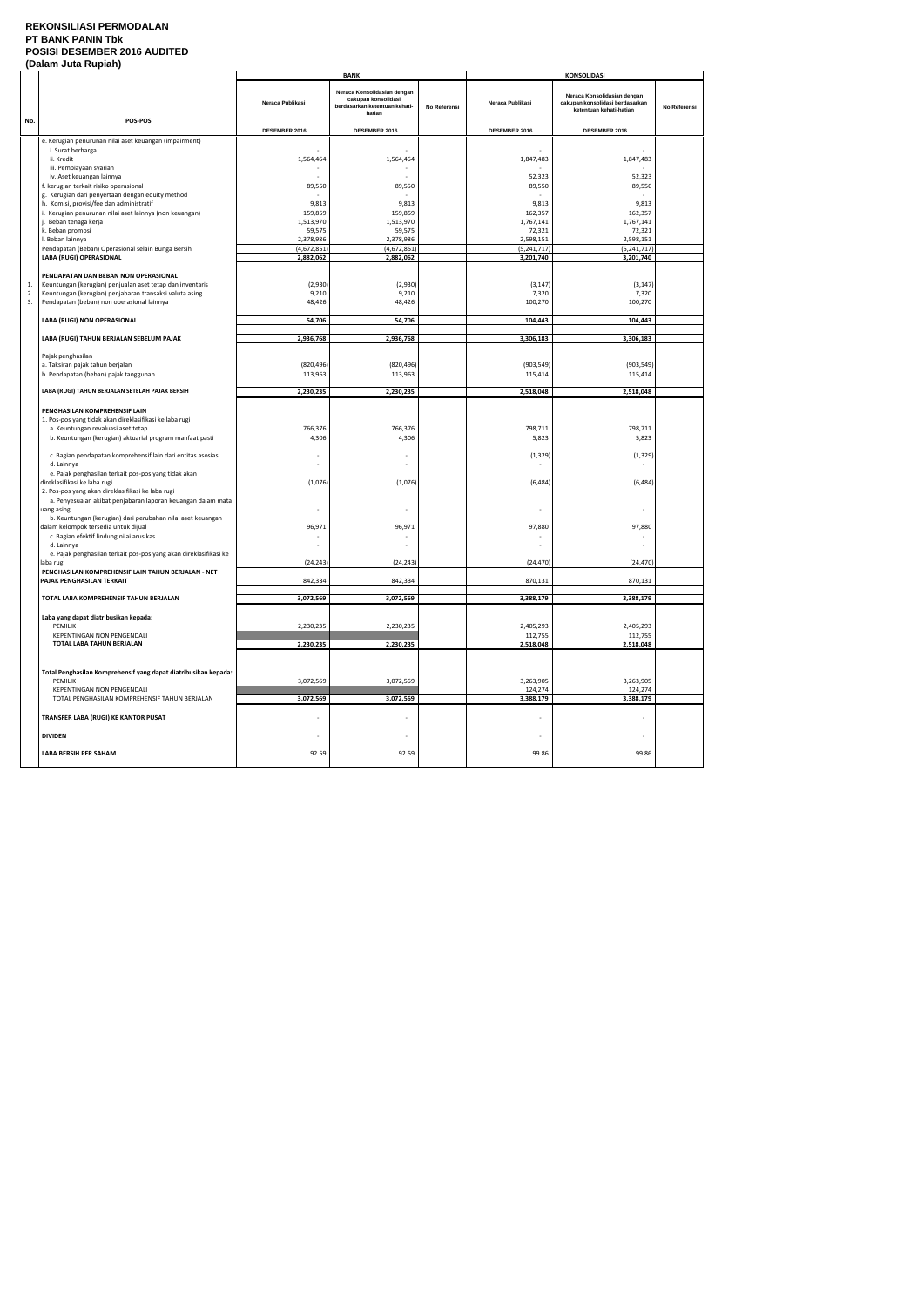|                 | Saham                                                                                |                               |
|-----------------|--------------------------------------------------------------------------------------|-------------------------------|
| <b>No</b>       | Pertanyaan                                                                           | Jawaban                       |
| 1               | Penerbit                                                                             | PT Bank Panin Tbk.            |
| 2               | Nomor identifikasi                                                                   | 1 sd 24.087.645.998           |
| 3               | Hukum yang digunakan                                                                 | Hukum Indonesia               |
|                 | Perlakuan instrumen berdasarkan ketentuan KPMM                                       |                               |
| 4               | Pada saat masa transisi                                                              | N/A                           |
| 5               | Setelah masa transisi                                                                | CET <sub>1</sub>              |
| 6               | Apakah instrumen eligible untuk Solo/Group atau Group dan Solo                       | Grup, Solo                    |
| $\overline{7}$  | Jenis instrumen                                                                      | Saham Biasa                   |
| 8               | Jumlah yang diakui dalam perhitungan KPMM                                            | 2,408,765                     |
| $\overline{9}$  | Nilai Par dari instrumen                                                             | 2,408,765                     |
| $\overline{10}$ | Klasifikasi akuntansi                                                                | Ekuitas                       |
| 11              | Tanggal penerbitan                                                                   | 29/12/1982                    |
| 12              | Tidak ada jatuh tempo (perpetual) atau dengan jatuh tempo                            | Perpetual                     |
| 13              | Tanggal jatuh tempo                                                                  | Tidak ada tanggal jatuh tempo |
| 14              | Eksekusi Call Option atas persetujuan pengawas Bank                                  | Tidak                         |
| $\overline{15}$ | Tanggal call option, jumlah penarikan dan persyaratan call option lainnya (bila ada) | N/A                           |
| 16              | Subsequent call option                                                               | N/A                           |
|                 | Kupon/deviden                                                                        |                               |
| 17              | Fixed atau floating                                                                  | Floating                      |
| $\overline{18}$ | Tingkat dari kupon rate atau index lain yang menjadi acuan                           | N/A                           |
| 19              | Ada atau tidaknya dividend stopper                                                   | Tidak                         |
| 20              | Fully discretionary; partial or mandatory                                            | <b>FD</b>                     |
| 21              | Apakah terdapat fitur step up atau insentif lain                                     | Tidak                         |
| 22              | Noncumulative atau cumulative                                                        | Noncumulative                 |
| $\overline{23}$ | Convertible atau non-convertible                                                     | Non Convertible               |
| 24              | Jika convertible, sebutkan trigger point-nya                                         | N/A                           |
| 25              | Jika convertible, apakah seluruh atau sebagian                                       | N/A                           |
| 26              | Jika dikonversi, bagaimana rate konversinya                                          | N/A                           |
| 27              | Jika dikonversi, apakah mandatory atau optional                                      | N/A                           |
| $\overline{28}$ | Jika dikonversi, sebutkan jenis instrumen konversinya                                | N/A                           |
| 29              | Jika dikonversi, sebutkan issuer of instrument it converts into                      | N/A                           |
| $\overline{30}$ | Fitur Write-down                                                                     | Tidak                         |
| 31              | Jika terjadi write-down, sebutkan trigger-nya                                        | N/A                           |
| $\overline{32}$ | Jika terjadi write-down, apakah penuh atau sebagian                                  | N/A                           |
| $\overline{33}$ | Jika terjadi write-down, permanent atau temporer                                     | N/A                           |
| $\overline{34}$ | Jika terjadi write down temporer, jelaskan mekanisme write-up                        | N/A                           |
| 35              | Hierarki instrumen pada saat likuidasi                                               | Urutan terakhir (Junior)      |
| 36              | Apakah terdapat fitur yang non-complaint                                             | Tidak                         |
| $\overline{37}$ | Jika Ya, jelaskan fitur yang non-complaint                                           | N/A                           |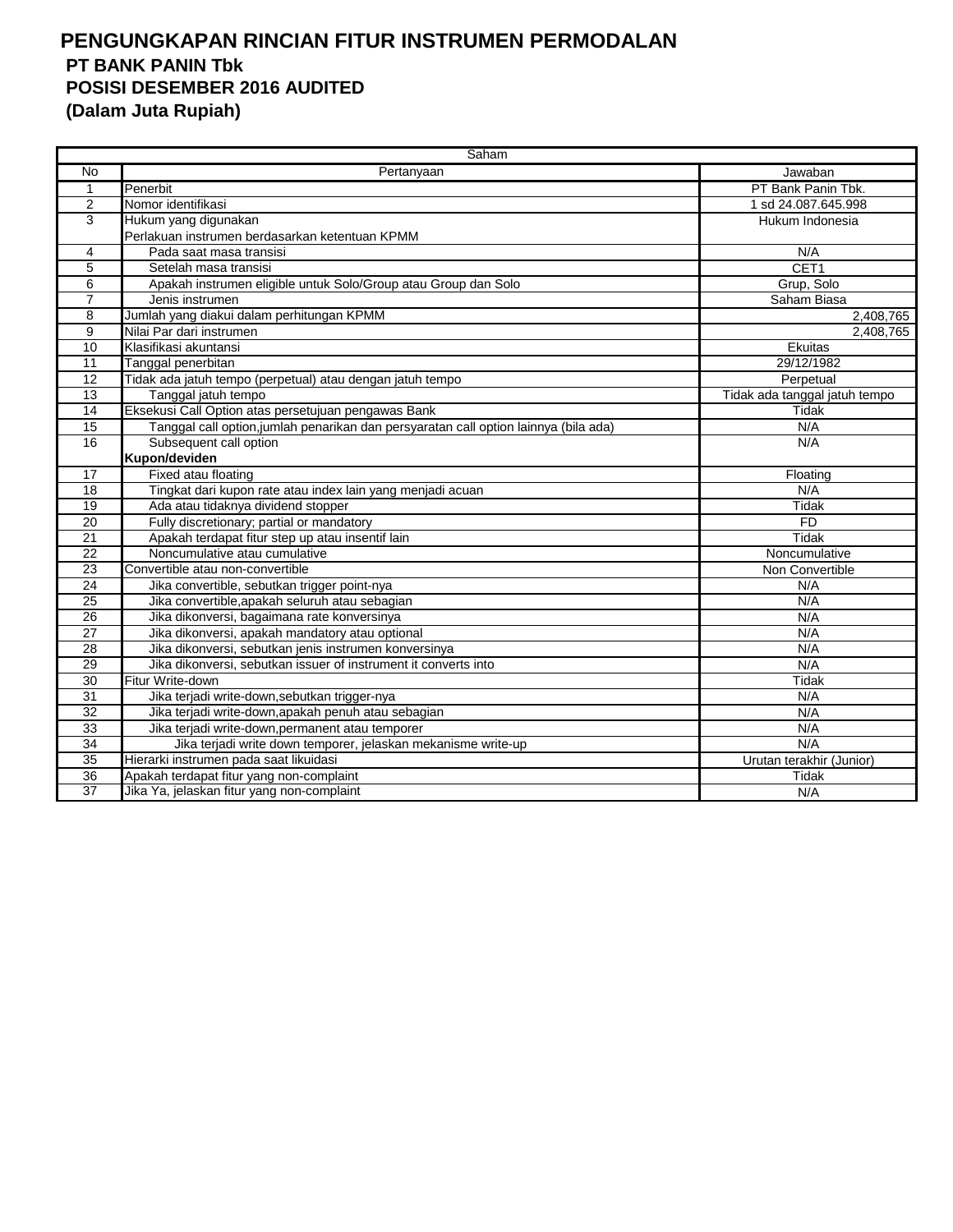|                 | Obligasi Subordinasi III                                                             |                            |
|-----------------|--------------------------------------------------------------------------------------|----------------------------|
| No              | Pertanyaan                                                                           | Jawaban                    |
| $\mathbf{1}$    | Penerbit                                                                             | PT Bank Panin Tbk.         |
| $\overline{2}$  | Nomor identifikasi                                                                   | IDA000046106               |
| $\overline{3}$  | Hukum yang digunakan                                                                 | Hukum Indonesia            |
|                 | Perlakuan instrumen berdasarkan ketentuan KPMM                                       |                            |
| 4               | Pada saat masa transisi                                                              | N/A                        |
| 5               | Setelah masa transisi                                                                | $\overline{12}$            |
| 6               | Apakah instrumen eligible untuk Solo/Group atau Group dan Solo                       | Group, Solo                |
| $\overline{7}$  | Jenis instrumen                                                                      | Surat berharga subordinasi |
| 8               | Jumlah yang diakui dalam perhitungan KPMM                                            | 451,000                    |
| 9               | Nilai Par dari instrumen                                                             | 2,460,000                  |
| 10              | Klasifikasi akuntansi                                                                | Ekuitas                    |
| 11              | Tanggal penerbitan                                                                   | 9/11/2010                  |
| 12              | Tidak ada jatuh tempo (perpetual) atau dengan jatuh tempo                            | Dengan Jatuh Tempo         |
| 13              | Tanggal jatuh tempo                                                                  | 9/11/2017                  |
| $\overline{14}$ | Eksekusi Call Option atas persetujuan pengawas Bank                                  | <b>Tidak</b>               |
| $\overline{15}$ | Tanggal call option, jumlah penarikan dan persyaratan call option lainnya (bila ada) | N/A                        |
| 16              | Subsequent call option                                                               | N/A                        |
|                 | Kupon/deviden                                                                        |                            |
| 17              | Fixed atau floating                                                                  | Fixed                      |
| 18              | Tingkat dari kupon rate atau index lain yang menjadi acuan                           | 10,50 %                    |
| 19              | Ada atau tidaknya dividend stopper                                                   | <b>Tidak</b>               |
| 20              | Fully discretionary; partial or mandatory                                            | Mandatory                  |
| 21              | Apakah terdapat fitur step up atau insentif lain                                     | Tidak                      |
| 22              | Noncumulative atau cumulative                                                        | Cumulative                 |
| 23              | Convertible atau non-convertible                                                     | Non-convertible            |
| 24              | Jika convertible, sebutkan trigger point-nya                                         | N/A                        |
| $\overline{25}$ | Jika convertible, apakah seluruh atau sebagian                                       | N/A                        |
| 26              | Jika dikonversi, bagaimana rate konversinya                                          | N/A                        |
| 27              | Jika dikonversi, apakah mandatory atau optional                                      | N/A                        |
| 28              | Jika dikonversi, sebutkan jenis instrumen konversinya                                | N/A                        |
| 29              | Jika dikonversi, sebutkan issuer of instrument it converts into                      | N/A                        |
| $\overline{30}$ | Fitur Write-down                                                                     | Tidak                      |
| $\overline{31}$ | Jika terjadi write-down, sebutkan trigger-nya                                        | N/A                        |
| 32              | Jika terjadi write-down, apakah penuh atau sebagian                                  | N/A                        |
| 33              | Jika terjadi write-down, permanent atau temporer                                     | N/A                        |
| 34              | Jika terjadi write down temporer, jelaskan mekanisme write-up                        | N/A                        |
| 35              | Hierarki instrumen pada saat likuidasi                                               | Junior/Subordinasi         |
| 36              | Apakah terdapat fitur yang non-complaint                                             | Tidak                      |
| 37              | Jika Ya, jelaskan fitur yang non-complaint                                           | N/A                        |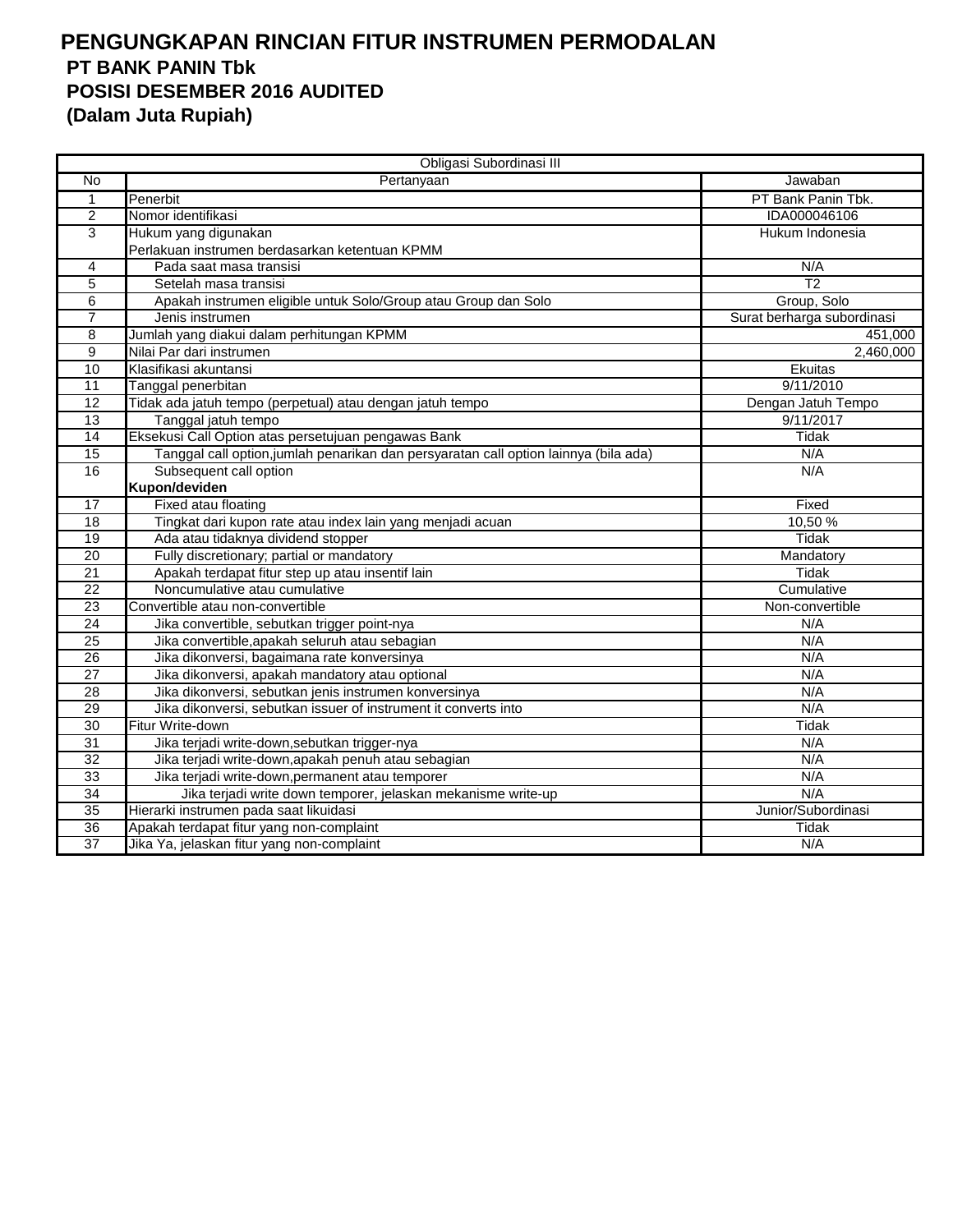|                 | Obligasi Subordinasi Berkelanjutan I                                                 |                            |
|-----------------|--------------------------------------------------------------------------------------|----------------------------|
| No              | Pertanyaan                                                                           | Jawaban                    |
| $\mathbf{1}$    | Penerbit                                                                             | PT Bank Panin Tbk.         |
| $\overline{2}$  | Nomor identifikasi                                                                   | IDA000056105               |
| 3               | Hukum yang digunakan                                                                 | Hukum Indonesia            |
|                 | Perlakuan instrumen berdasarkan ketentuan KPMM                                       |                            |
| 4               | Pada saat masa transisi                                                              | N/A                        |
| 5               | Setelah masa transisi                                                                | $\overline{12}$            |
| $\overline{6}$  | Apakah instrumen eligible untuk Solo/Group atau Group dan Solo                       | Group, Solo                |
| 7               | Jenis instrumen                                                                      | Surat berharga subordinasi |
| 8               | Jumlah yang diakui dalam perhitungan KPMM                                            | 1,200,000                  |
| $\overline{9}$  | Nilai Par dari instrumen                                                             | 2,000,000                  |
| 10              | Klasifikasi akuntansi                                                                | Ekuitas                    |
| 11              | Tanggal penerbitan                                                                   | 20/12/2012                 |
| 12              | Tidak ada jatuh tempo (perpetual) atau dengan jatuh tempo                            | Dengan Jatuh Tempo         |
| 13              | Tanggal jatuh tempo                                                                  | 20/12/2019                 |
| $\overline{14}$ | Eksekusi Call Option atas persetujuan pengawas Bank                                  | <b>Tidak</b>               |
| 15              | Tanggal call option, jumlah penarikan dan persyaratan call option lainnya (bila ada) | N/A                        |
| 16              | Subsequent call option                                                               | N/A                        |
|                 | Kupon/deviden                                                                        |                            |
| 17              | Fixed atau floating                                                                  | Fixed                      |
| 18              | Tingkat dari kupon rate atau index lain yang menjadi acuan                           | 9,40%                      |
| $\overline{19}$ | Ada atau tidaknya dividend stopper                                                   | <b>Tidak</b>               |
| 20              | Fully discretionary; partial or mandatory                                            | Mandatory                  |
| 21              | Apakah terdapat fitur step up atau insentif lain                                     | Tidak                      |
| 22              | Noncumulative atau cumulative                                                        | Cumulative                 |
| $\overline{23}$ | Convertible atau non-convertible                                                     | Tidak                      |
| $\overline{24}$ | Jika convertible, sebutkan trigger point-nya                                         | N/A                        |
| 25              | Jika convertible, apakah seluruh atau sebagian                                       | N/A                        |
| 26              | Jika dikonversi, bagaimana rate konversinya                                          | N/A                        |
| 27              | Jika dikonversi, apakah mandatory atau optional                                      | N/A                        |
| 28              | Jika dikonversi, sebutkan jenis instrumen konversinya                                | N/A                        |
| 29              | Jika dikonversi, sebutkan issuer of instrument it converts into                      | N/A                        |
| $\overline{30}$ | Fitur Write-down                                                                     | <b>Tidak</b>               |
| 31              | Jika terjadi write-down, sebutkan trigger-nya                                        | N/A                        |
| 32              | Jika terjadi write-down, apakah penuh atau sebagian                                  | N/A                        |
| 33              | Jika terjadi write-down, permanent atau temporer                                     | N/A                        |
| 34              | Jika terjadi write down temporer, jelaskan mekanisme write-up                        | N/A                        |
| 35              | Hierarki instrumen pada saat likuidasi                                               | Junior/Subordinasi         |
| 36              | Apakah terdapat fitur yang non-complaint                                             | Tidak                      |
| 37              | Jika Ya, jelaskan fitur yang non-complaint                                           | N/A                        |